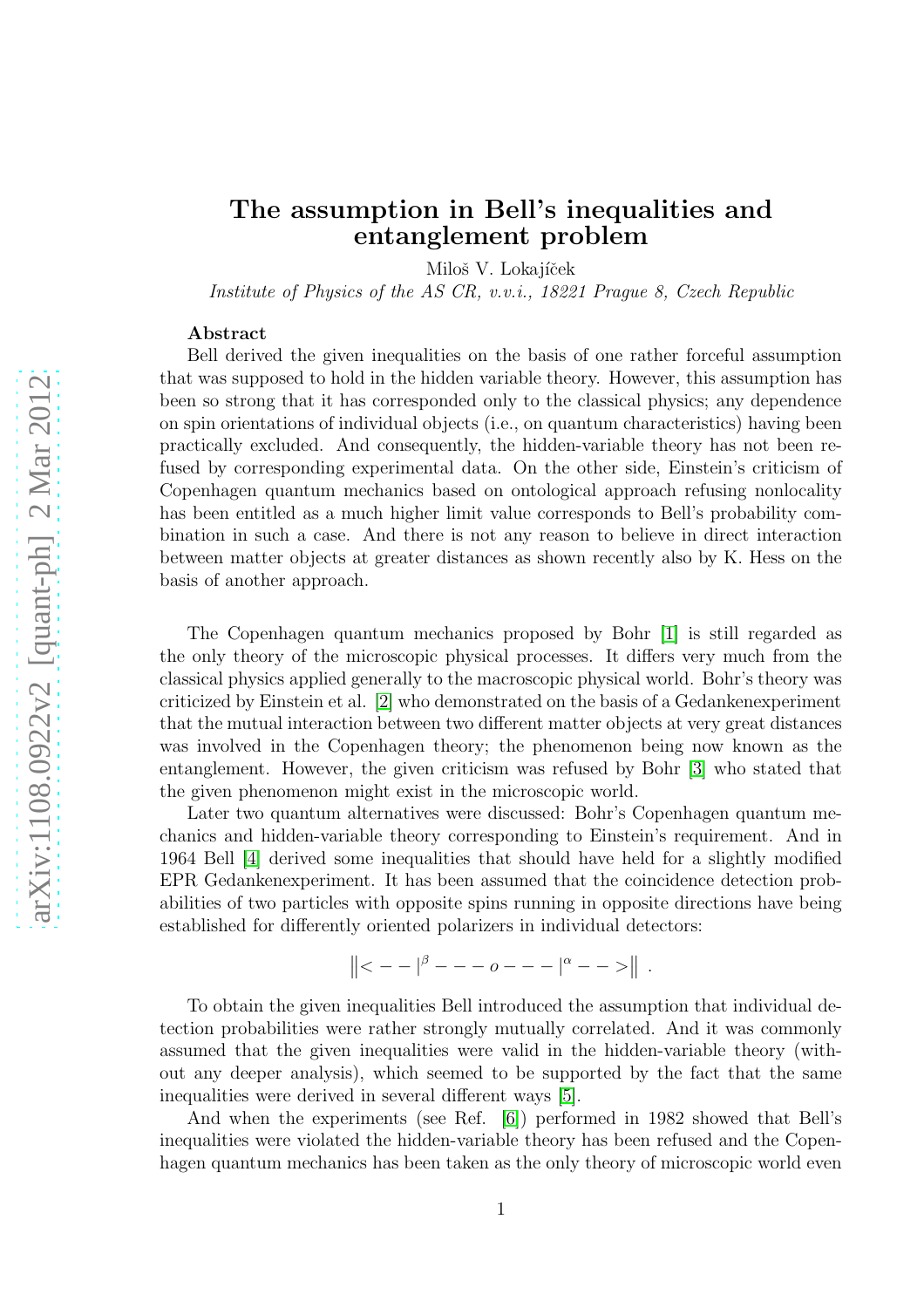if the passage from this theory to the classical physics of the macroscopic world has not been understood until now.

The given questions seem to be newly solved at the present; see, e.g., [\[7\]](#page-3-6)-[\[9\]](#page-3-7). At the recent international conference "Frontiers of Quantum and Mesoscopic Thermodynamics 11" held in Prague in July 2011 K. Hess has argued then that there are some hidden assumptions in proofs of Bell's inequalities and that the claims that Bell's theorem proves influences at a distance are incorrect. In the following we shall analyze the given problem with the help of the method of Bell's operator (see [\[10\]](#page-3-8)) to show that the known assumption of Bell is fully responsible for the given conclusion.

In the experiments performed in 1982 the coincidence transmission probabilities of two equally polarized photons through two differently oriented polarizers were established; and the validity of Bell's inequalities

<span id="page-1-0"></span>
$$
B = a_1b_1 + a_2b_1 + a_1b_2 - a_2b_2 \le 2
$$
\n<sup>(1)</sup>

was tested. The quantities  $a_j, b_k$  have represented transmission probabilities of individual photons passing through two polarizers at different angles between photon spin and polarizer axis.

Bell derived these inequalities on the basis of a rather strong assumption. He assumed that the value of  $B$  for any given combination of four individual probabilities remained unchanged even if one pair of these probabilities (in one polarizer) was interchanged. It was required practically for coincidence probabilities not to depend on spin orientations. However, the physical connotation of this assumption has not been analyzed in the past. The inequality [\(1\)](#page-1-0) was derived, of course, also in other ways (see Ref. [\[5\]](#page-3-4)), but practically the same assumption was always involved in all approaches [\[11\]](#page-3-9). And it has been commonly assumed that the given inequalities have been valid in the hidden-variable theory without any deeper analysis having been done.

Bell's inequalities [\(1\)](#page-1-0) were experimentally violated (the upper limit of  $2\sqrt{2}$  having been approximately reached), which was interpreted as decisive refusal of the hiddenvariable theory and as the victory of the Copenhagen quantum mechanics. However, it has been shown with the help of the already mentioned method of Bell's operator (see [\[10\]](#page-3-8)) that several different limits may be obtained for the given combinations of probabilities according to chosen conditions (see, e.g., [\[12\]](#page-3-10)). However, an attempt to interpret these different limits physically was undertaken only recently (see [\[13\]](#page-3-11)).

In the mentioned approach the individual probabilities  $a_i$  and  $b_k$  are to be substituted by operators representing individual measurement acts and acting in two different subspaces (corresponding to individual polarizers) of the whole Hilbert space

$$
\mathcal{H} = \mathcal{H}_a \otimes \mathcal{H}_b. \tag{2}
$$

It holds for the expectation values of these operators (see [\[10\]](#page-3-8))

$$
0 \leq |\langle a_j \rangle|, |\langle b_k \rangle| \leq 1. \tag{3}
$$

Eq. [\(1\)](#page-1-0) represents then the definition of Bell's operator  $B$ , the expectation values of which may be derived from:  $\langle B \rangle = \sqrt{\langle B^+B \rangle}$ . And it may be immediately seen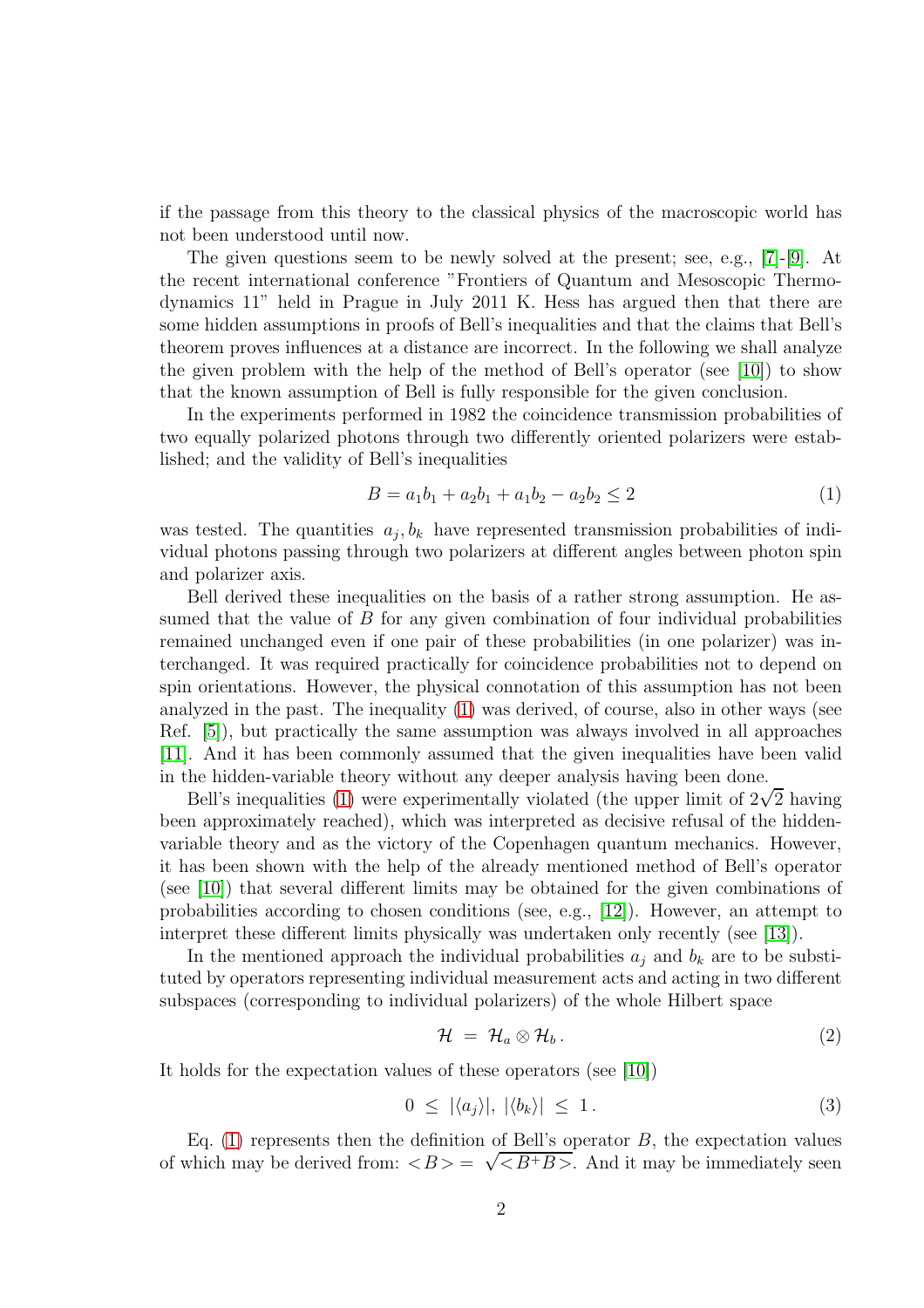that it must hold  $\langle B^*B \rangle \leq 16$  and consequently  $\langle B \rangle \leq 4$ . However, this limit cannot be practically reached; in fact three lower limit may exist according to chosen commutation relations between  $a_j$  and  $b_j$ :

$$
> \leq 2\sqrt{3}, 2\sqrt{2} \text{ or } 2.
$$
 (4)

The first limit (and actually the highest one derived in [\[12\]](#page-3-10) for the first time) corresponds to the case when none of the probability operators commute

$$
[a_j, b_k] \neq 0 , [a_1, a_2] \neq 0, [b_1, b_2] \neq 0,
$$
\n
$$
(5)
$$

i.e., when the interaction at distance might exist as the operators from different Hilbert subspaces do not commute mutually.

The second limit corresponds to the hidden-variable theory, when only the operators belonging to the same subspaces do not commute (no interaction at distance or no entanglement exists), i.e., if

$$
[a_j, b_k] = 0
$$
 and  $[a_1, a_2] \neq 0$ ,  $[b_1, b_2] \neq 0$ . (6)

And finally, the third limit corresponds to the case, when all operators  $a_i$  and  $b_k$ commute mutually, i.e., if

$$
[a_j, b_k] = 0 , [a_1, a_2] = [b_1, b_2] = 0 , \t\t(7)
$$

which corresponds to the Gedankenexperiment proposed originally by Einstein et al. It is a purely classical (i.e., deterministic) case where any quantum (and probabilistic) characteristics are not involved.

The limit values in the last two cases are different even if their actual physical contents differ only rather little. In both these cases the individual objects exhibit locality (no entanglement exists); the only difference between them consists in that in the former case some quantum characteristics (here, e.g., spin orientation) may be involved. The latter case describes the strict classical picture. The nonlocality (or the entanglement) exists then in the first case only when the probability operators corresponding to different objects do not commute.

In the past, as already mentioned, the given limits have not been practically interpreted as to the physical content (see, e.g., Ref. [\[12\]](#page-3-10)). However, it is evident that only the classical alternative may be regarded as excluded by the results of the EPR experiments. As to the hidden-variable theory it should be denoted in principle as preferred since in the corresponding experiments the value  $2\sqrt{2}$  has been practically filled up but not overpassed.

There is not any reason (as argued also by Hess) to speak about the existence of any interaction at a distance (or entanglement) between microscopic objects. However, any hidden assumption in Bell's inequalities need not be considered. The requirement of the invariance of any coincidence probability at the interchange of two individual transmission probabilities in one polarizer (as required by Bell) has been fully responsible for the given limit.